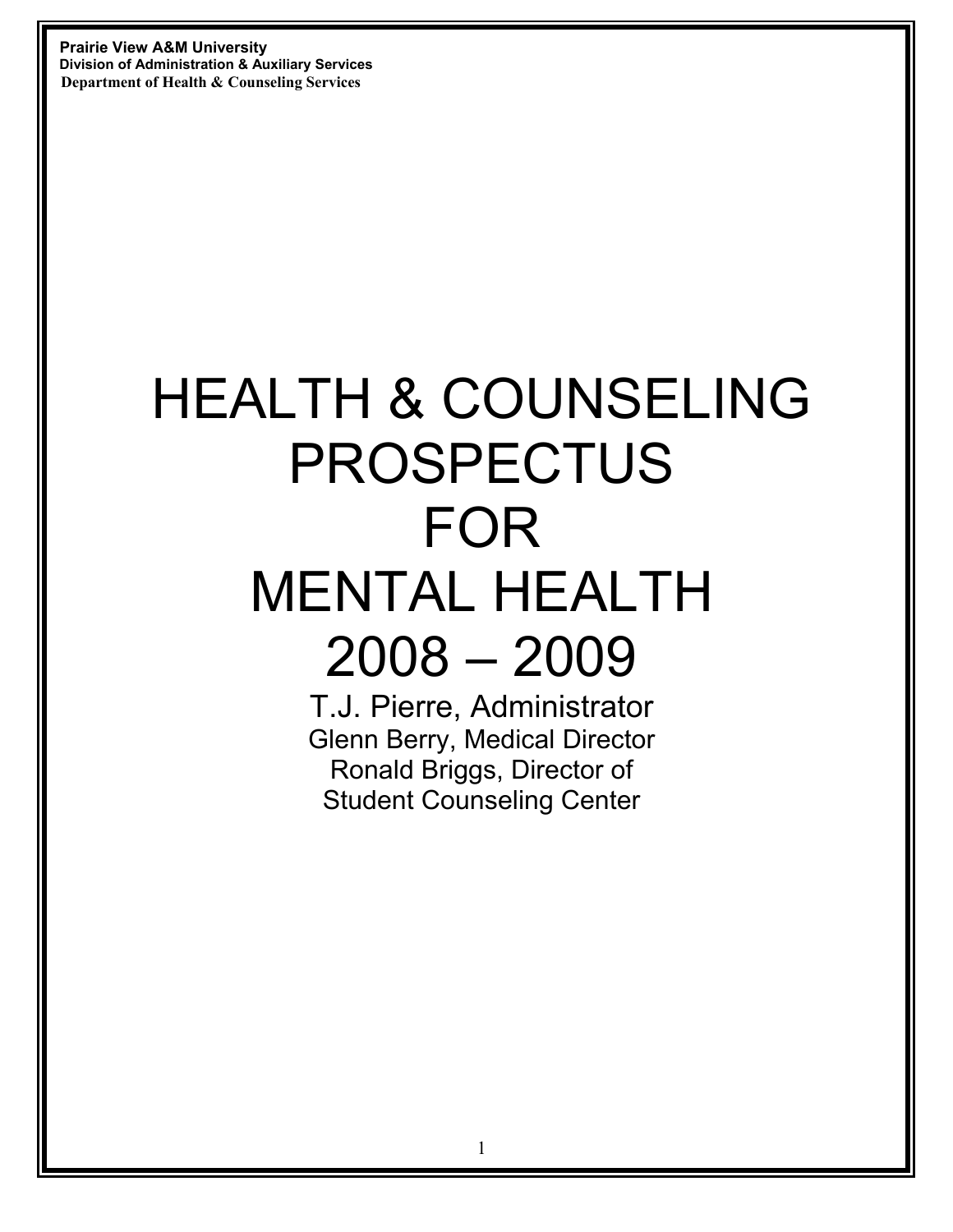Prairie View A&M University is dedicated to providing the necessary support services which enhances the ability of students to receive the best quality of education. It is our goal to provide a safe environment for our students, faculty and staff. Preparing a university-wide mental health response plan and committing resources to respond to crisis is one way in which the University demonstrates its dedication and facilitates meeting three of the University's Goals ( *Increase the Efficiency of University Operations; Promote Programs that Contribute to Student Success; Increase & Enhance the Visibility & Awareness of the University to the Community at Large/All Stakeholders*).

# **Health, both physical and mental is critical for the success of all students.**

This plan is necessary due to a disturbing trend which has developed on college campuses over the past few years. Students are arriving with complicated and serious mental health issues. These issues proliferate in a variety of ways. It is nearly impossible to control or contain an individual determined to unleash violence of the magnitude seen recently at various institutions, however we can be prepared to communicate clear procedures – known and practiced widely on campus.

These types of incidents often happen in minutes, leaving campus officials only moments to mobilize forces and make decisions. From anti-social behaviors to dangerous substance abuse, administrators are being presented with an ever-changing and highly dramatic landscape of mental health issues. Students now regularly use psychotropic medication and present with a wide variety of behaviors associated with mental health issues.

At the same time, improvements in behavioral and medication therapy have made higher education accessible to more people – which is a positive outcome from trends in mental health care. Of course, all this means new challenges and new opportunities for us.

#### **Purpose**

- **1. Respond to critical incidents involving Prairie View A&M University students on main campus.**
- **2. Serve as University contact when students are involved in critical incidents away from main campus.**

#### **Goal**

**The goal of the PVAMU Crisis Response Team (CRT) is to establish a mechanism for university-wide collaborations to meet the health and safety needs of current students of PVAMU who may be at risk or in crisis. The CRT will work in conjunction with the University's Crisis Management Plan which is currently under revision.**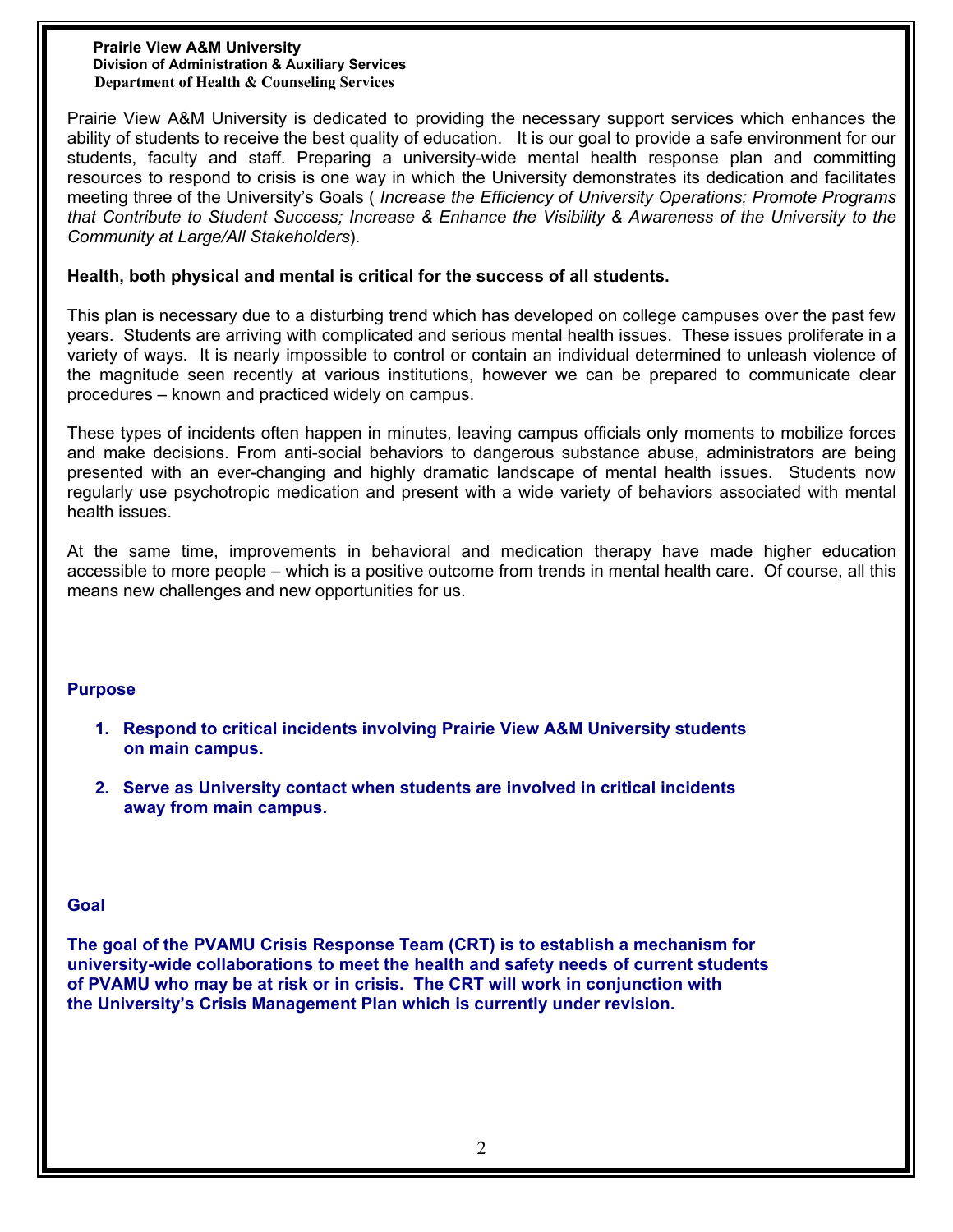# **Objective**

- **1. To coordinate the University's response to critical incidents involving students while paying special attention to the health, safety and security needs of members of the University community;**
- **2. To offer counseling, guidance and/or appropriate support to members of the University community as appropriate;**
- **3. To use critical incidents when appropriate as "teachable moments" which may enhance the quality of life for PVAMU students touched by critical incidents.**
- **4. To provide appropriate crisis response training for University students, faculty and Staff as it relates to Mental Health in particular.**
- **5. To develop an appropriate format for referral & follow-up of students in crisis and/or at risk.**
- **6. To identify/ manage/disseminate and review emergency notification procedures as it relates to mental health.**

It is in this vein that the University has established a Mental Health Critical Response Team which will be responsible for:

- 1. Coordinating a campus-wide approach to MH Crisis
- 2. Coordinating & conducting campus-wide training for (students/faculty & staff) to facilitate appropriate referrals
- 3. Identify a "point person" to receive critical referrals
- 4. Scheduling & practicing effective Critical Response drills
- 5. Develop the protocol for response
- 6. Manage/Disseminate/Review
- 7. Identify emergency notification procedures
- 8. Assess essential mental health needs
- 9. Coordinate responder care services
- 10. Ensure training of "first line" staff (RA's) especially

It is critical that students who show signs of violence to themselves or others be reported to appropriate authorities and be made to seek treatment if they wish to continue their studies on campus. Everyone on campus needs to work together to make our campus safe and create positive mental health.

#### **This document is a guide to facilitate your appropriate response should you be faced with any of these incidents while at PVAMU.**

**A critical (or traumatic) incident** is any event outside the usual realm of human experience that is markedly distressing (e.g. evokes reactions of intense fear, helplessness, horror, etc.)

Such critical incidents usually involve the perceived threat to one's physical integrity or the physical integrity of someone else. Most importantly, critical incidents are determined by how they undermine a person's sense of safety, security and competency in the world. This results in a form of psychiatric injury, also called traumatic impact or traumatic stress.

Critical management in the face of a current, real crisis includes identifying the real nature of a current crisis, intervening to minimize damage and recover from the crisis. Typically, proactive management activities include forecasting potential crises and planning how to deal with them. Critical incident management often includes strong focus on public relations to recover any damage to public image and assure stakeholders that recovery is underway.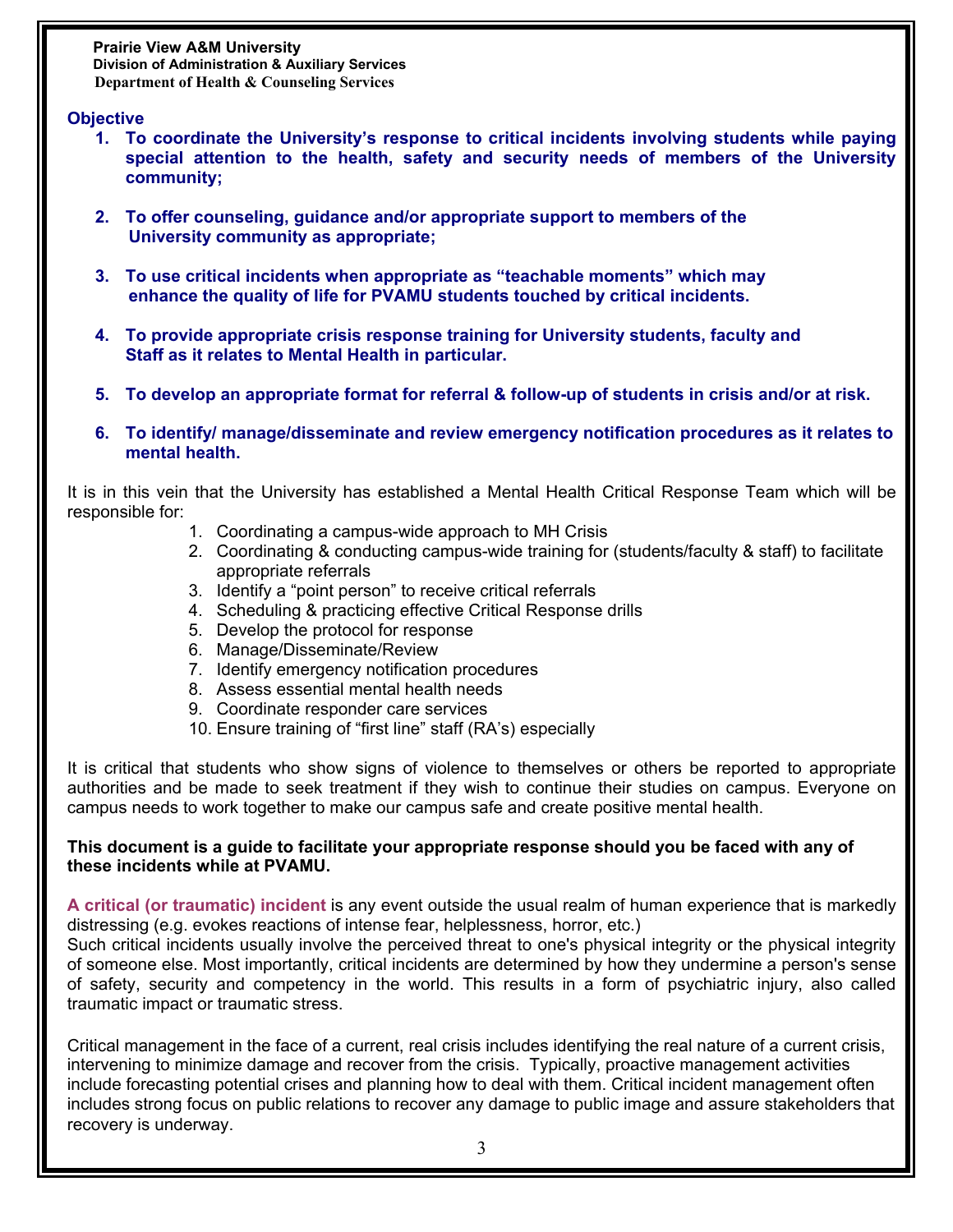Critical incidents have the potential for creating social trauma and undermining social trust in government ultimately impacting community life and even the practice of democracy.

# **Procedures**

Outline of Procedures in a Crisis:

Note: This outline is to provide general information only. In the event of an actual crisis, variations may occur depending on the nature of the crisis and the appropriate response.

**Step 1:** Department of Public Safety (DPS) is notified of a critical incident involving a PVAMU student. The incident could be on or off campus.

 Dispatch # Emergency 936/261-4911 Non-life threatening 936/261-1375

#### **Mental Health Issues:**

**Step 2:** DPS notifies the Critical Response Team Person ON-Call via CRT Pager or cell. The CRT Person On-Call gathers necessary information on the incident then contacts appropriate staff/individuals. Additionally if the situation warrants, the CRT Person On-Call proceeds immediately to the site of the incident or to the hospital. The CRT Person ON-Call may request assistance from other CRT members at the site of the incident or the hospital.

> CRT Person ON-Cal; contacts the designated University Administrator and if required, the University media representative to coordinate any press releases or contact with media regarding the critical incident.

If warranted, the Team Leader or the Administrative designee may call an emergency meeting of the CRT. The decision to hold an emergency meeting will be based on an evaluation of the situation by the CRT Person On-Call and the consent of the University's Administrative designee.

- **Step 3:** CRT Person On-Call verifies that the contact with the affected student's family has been made. Additionally, the Person On-Call makes sure that CRT member has made official university contact with the family. CRT Person ON-Call verifies that contact with roommate(s), significant other, and brother or sister of the affected students has been made. Additionally, the CRT makes sure that any additional services necessary for the affected student and/or the student's friends, roommate, significant other, or brother or sister is provided.
- **Step 4:** If the situation warrants, a campus visit is arranged for the family. Once the family arrives, an escort is designated for the family. A CRT member or the CRT Person On call makes necessary arrangements to meet family needs, as appropriate.
- **Step 5:** The family members of the student involved in the crisis may meet with appropriate university administrators, CRT team and other officials as requested or needed.
- **Step 6:** The Crisis Response Team meets to de-brief and plan any appropriate follow-up programs or activities necessary. The CRT evaluates the procedures followed and makes suggestions for revision to the procedures.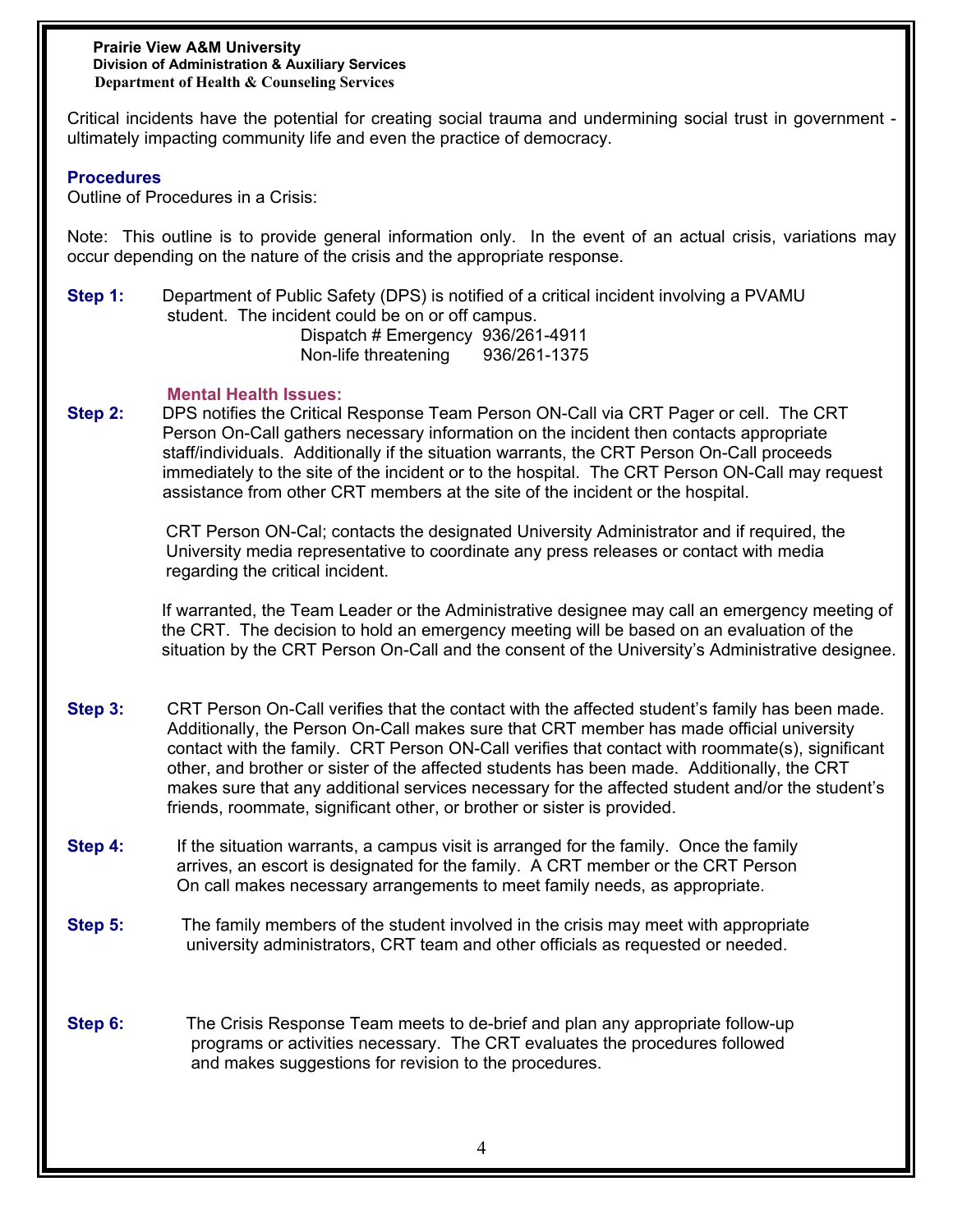# **Examples of Critical Incidents**

Individual/Personal

- ! Death of a student, faculty and/or staff on or off campus
- ! Attempted suicide and homicide
- ! Life threatening injury/illness (including infectious disease)
- ! Campus disturbance/riot or acts of civil disobedience
- ! Gang/cult/hazing and/or activities involving grievous acts of violence
- ! Industrial accidents involving serious injuries or fatalities
- ! Sudden or unexpected death of a relative, friend or colleague
- ! Sexual assault/abuse
- ! Alcohol/drug overdose
- ! Mental health crisis
- ! Contacting students in cases of family emergency

PVAMU& recognizes that the above list many not cover all situations that warrant CRT intervention. Therefore, the CRT Person On-Call or the Administrative designated personnel will determine whether or not a situation needs CRT attention.

# **WHAT TO DO IN THE MIST OF AN INCIDENT**

DO NOT PLACE YOURSELF IN DANGER IF YOU HAVE A CELL PHONE & CAN SAFELY USE IT:

CONTACT UNIVERSITY DPS - IF AN EMERGENCY 4911 they will make the appropriate contacts.

If it is a medical emergency, do not move the person: LIFE THREATENING MEDICAL EMERGENCY DIAL 911

There is a student in my class who has behavior which concerns me. Call 261-1400 or call 1/800/346-3549 (Mental Health Only). **WHAT TO DO AFTER AN INCIDENT: Things to Do After A Critical Incident** 

- WITHIN THE FIRST 24 48 HOURS periods of appropriate physical exercises alternated with relaxation will alleviate some of the physical reactions.
- Structure your time keep busy.
- ! You're normal and having normal reactions don't label yourself crazy.
- Talk to people talk is the most healing medicine.
- Be aware of numbing the pain with overuse of drugs or alcohol you don't need to complicate this with a substance abuse problem.
- Reach out people do care.
- ! Maintain as normal a schedule as possible.
- Spend time with others and talk about what happened to you.
- Help others who were affected as much as possible by sharing feelings and checking out how they are doing.
- ! Give yourself permission to feel rotten and share your feelings with others.
- ! Keep a journal. Write down your thoughts and feelings about the incident. Research has shown this is very effective for symptom reduction and resolution of the trauma.
- Do things that feel good to you.
- Realize those around you are under stress.
- Don't make any big life changes.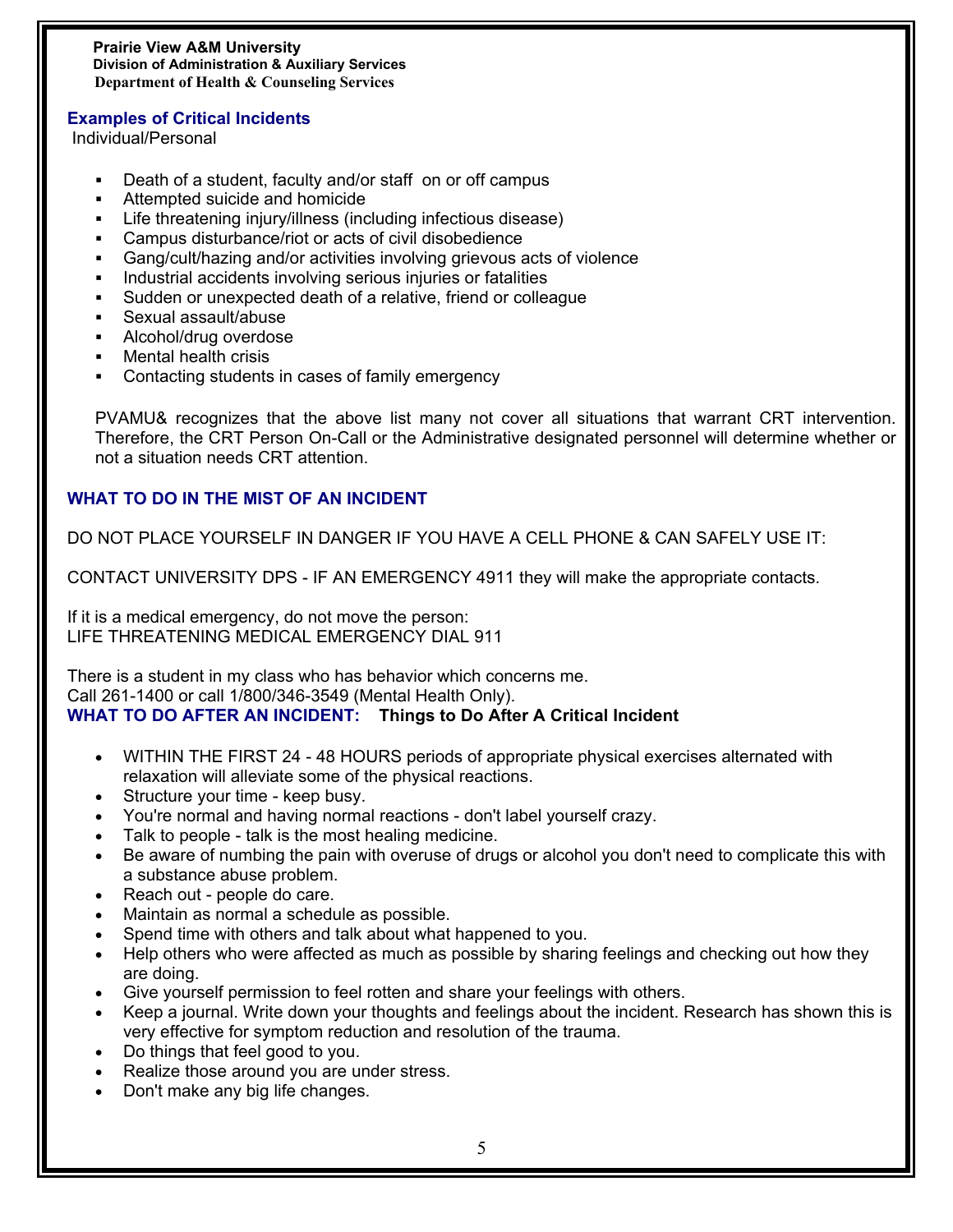- Do make as many daily decisions as possible which will give you a feeling of control over your life, i.e., if someone asks you what you want to eat - answer them even if you're not sure.
- Get plenty of rest.
- ! Reoccurring thoughts, dreams or flashbacks are normal don't try to fight them they'll decrease over time and become less painful.
- Eat well-balanced and regular meals (even if you don't feel like it).

# **Symptoms of Traumatic Impact**

Even though the event may be over, you may now be experiencing or may experience later, some strong physical, psychological and behavioral reactions to the traumatic event. No one is immune from these reactions. It is quite normal for people to experience these aftershocks when they have passed through a horrible event. This does not imply weakness or craziness. It simply indicates that the traumatic event was just too powerful and overwhelming.

Symptoms of traumatic impact can vary from person to person. Some people will experience many symptoms, others just a few. For some, the effect is rapid. For others symptoms may occur weeks, months or even years later. The effects can even be cumulative over time.

With acute stress, the symptoms go away within a few weeks. If the symptoms last more than one month, seek medical help and counseling specific for Post Traumatic Stress immediately. The sooner treatment begins; the better the chances are for a full recovery.

# **Examples of Reactions to a Critical Incident or Other Traumatic Stress: Physical Symptoms** \*Any of These symptoms may require medical attention. ! Chills ! Thirst ! Profuse sweating If Nausea and/or Vomiting Solution & Dizziness ! Weakness ! Chest pain ! Headaches ঁ Elevated BP  $\mathbb{S}^n$  Muscle tremors  $\mathbb{S}^n$  Visual difficulties <sup>◎</sup> Difficulty breathing **Cognitive/Mental Symptoms** !Confusion ! Nightmares ! Uncertainty !Hyper-vigilance, watchful Intrusive images . Suspiciousness . Intrusive images Suspiciousness . Intrusive images . The Suspiciousness ্ষ্টPoor problem solving in a settle set and set and set and set and set and set and set and set and set and s ("Difficulty with numbers ("Difficulty with numbers") Poor concentration/memory<br>
"Disorientation of time, place or person ("Disorientation of time, place or person") **\"Disorientation of time, place or person** !Heightened or lowered alertness !Increased or decreased awareness of surrounding **Emotional Symptoms** ै Fear ॑©Guilt ৺Grief ৺Panic ৺ Denial ৺ Anxiety ৺ Intense anger *শ*াrritability **exercity inappropriate emotional responses example and the struck of the struck** Emotional shock <sup>\*</sup> Emotional outbursts **Access 1998** Eeeling overwhelmed ैं Loss of emotional control **exercise in Alta extra extints** of suicide/homicide i Depression **Behavioral Symptoms <sup>\*\*</sup>** Withdrawal \*\*\* Hyper-alert or sensitive to environment . Antisocial acts . We increased alcohol consumption . Antisocial acts intensified pacing **\*** Erratic movements \* \* \* Change in social activity \* \* \* \* \* \* Inability to rest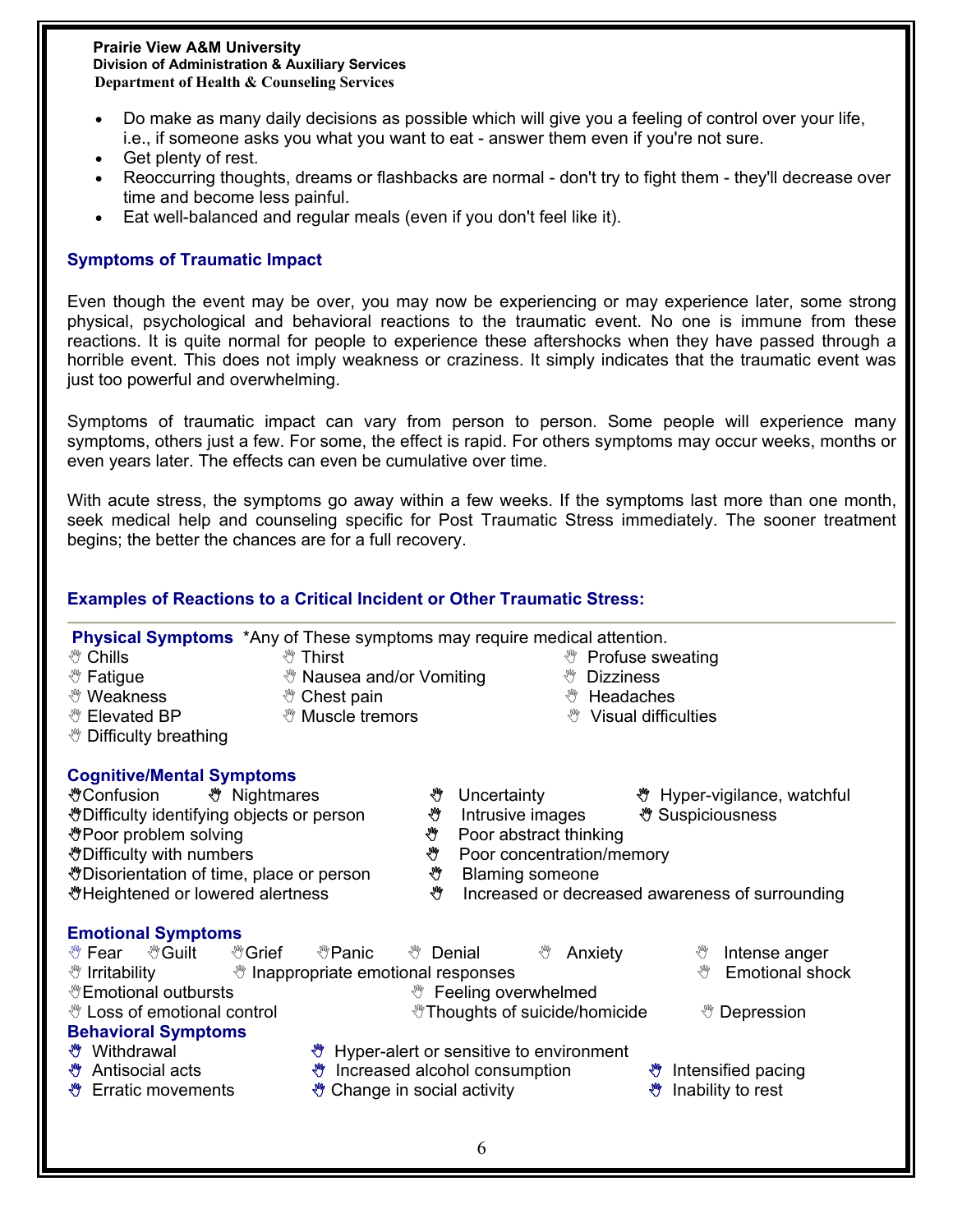- **<sup>₩</sup>** Change in speech patterns
- **<sup>●</sup>** Loss or increase of appetite Change in usual communications

#### For Family and Friends

- Listen carefully.
- Spend time with the traumatized person.
- Offer your assistance and a listening ear if they have not asked for help.
- Reassure them that they are safe.
- Help them with everyday tasks like cleaning, cooking, caring for the family, minding children.
- Give them some private time.
- ! Don't take their anger or other feelings personally.
- ! Don't tell them that they are "lucky it wasn't worse" traumatized people are not consoled by those statements. Instead, tell them that you are sorry such an event has occurred and you want to understand and assist them.

© International Critical Incident Stress Foundation, Inc 1998

# **Putting Emergencies on "ICE"**

If you should ever become incapacitated in case of an emergency, Prairie View A&M University & Waller County emergency workers need a quick way to find out who they should contact.

Paramedics, police and firefighters often waste valuable time trying to figure out which name in a cell phone to call when disaster strikes. They need to talk immediately to a family member or close friend so you can get the medical attention you need as soon as possible

We are attempting to implement the I.C.E. program as a free and easy way to help emergency workers help you.

All you have to do is put the name of your emergency contact in your cell phone book with the word "ICE" in front of it. "ICE" stands for "**I**n **C**ase of **E**mergency. These should be persons who are available much of the time and know your important medical conditions.

You can also have more than one emergency contact -- you just list them as ICE1, ICE2, and so on.

For example:

 **ICE1**– Angel Panther (mother), 111/111-1111 **ICE2** - Luke Panther (grandfather), 111/222-2222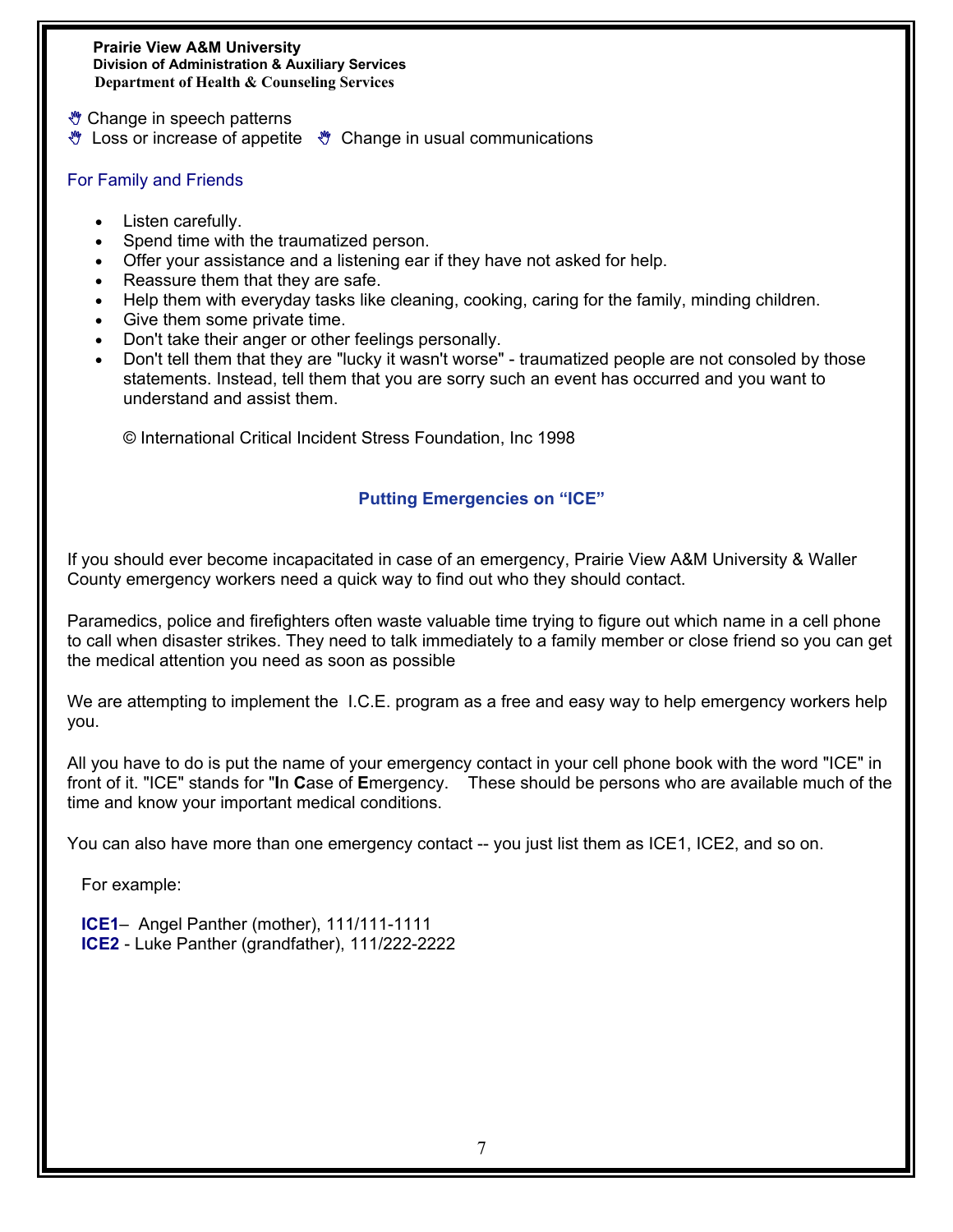#### **HEALTH & COUNSELING ISSUES CONTACTS FOR PRAIRIE VIEW A&M UNIVERISTY STUDENTS:**

#### **Department of Public Safety:**

 Emergency 936/261 -4911 24 hours/day 7 days/week

#### **Health Services**

 Monday – Friday 8:30 am – 6:00pm when the university is in session 936/261-1400

#### **Urgent Care**

 Monday – Thursday 7pm – 8am Friday 7pm – Monday 8am When the university is in session Dial - 936-261-4911 If it is safe, remain in the location reported to dispatch.

#### **Emergency Medical Care** (Life Threatening)

 9 1 1 24 hours/day 7 days/ week Waller County EMS.

**Student Counseling Service** (OFHC) 9:30-5:30/ M-F/**936-261-1400** 

UT Student Assistance Program **24 Hour Assistance 1-800-346-3549 (For student Mental Health emergencies)** 

#### **Additional Important Telephone Numbers**

Houston Crisis Hotline **24 Hour Assistance 713-228-1505** 

County Crisis Hotline **24 Hour Assistance 1-800-633-5686** 

Focusing Families **24 Hour Assistance** 

**Confidentiality**: Information about a client will not be released outside OFHC to any third party without the client's written authorization. Limitations to confidentiality are those circumstances mandated by law and medical crisis.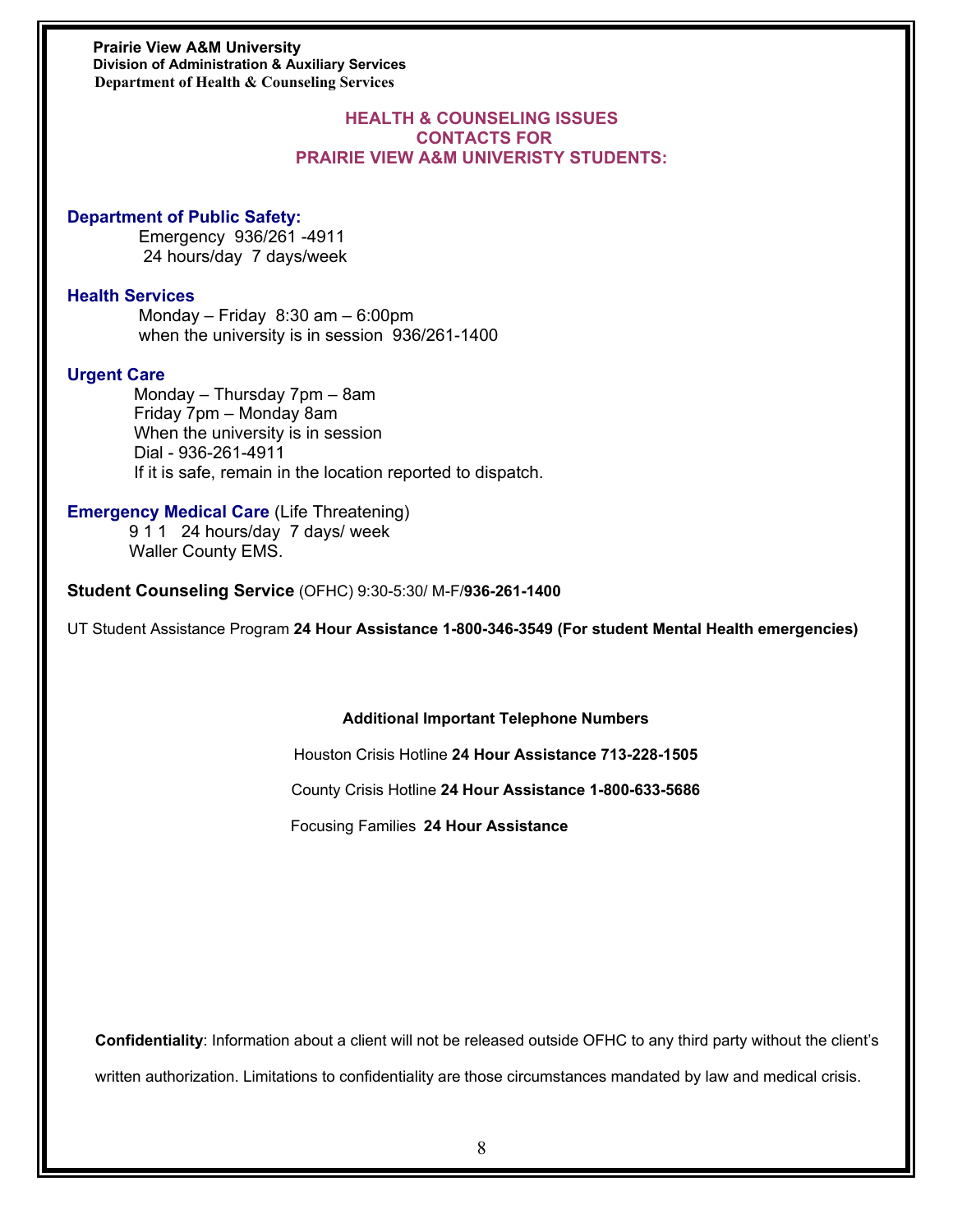# **RESOURCES**

# **Alcohol & Other Drugs Education**

Staffed by a risk reduction specialist, provides alcohol/drug education regarding use, risks, and consequences, with personalized feedback designed to help students change their drinking/drug use patterns and outcomes. AOD also provides information on alcohol/drug related topics; support for friends, family, and roommates impacted by the alcohol/drug use of others, current or past; and referral to campus and community support groups. For additional information dial 936/261-1419.

# **Counseling Services**

Staffed by professional counselors to provide mental health services in the following areas but not limited to:

- Alcohol & Other Drug Problems
- Anger Management
- Coping with change/Anxiety
- Grief or bereavement
- Relationship Issues
- (Up to 5 sessions per issue)

Services are free and confidential, for students currently registered. Services are available Monday – Friday 9am – 6pm (by appointment) when the University is in session. For additional information dial **936/261-1417**.

Additional mental services provided by UTEAP – Student Assistant Program 24 hours a day, 7 days a week for emergencies when the University is in session. Services may be accessed by dialing **713/500-3327** or **1/800/346-3549**. Day & evening appointments are available.

# **Safety is Everybody's Business**

Safety at PVAMU is a community-wide effort. Each of us needs to accept the challenge of living in a way that promotes health and well-being for ourselves and others. To support that, the University provides services for and assistance in maintaining a safe environment.

A commitment to safety is a commitment to creating an environment free from all forms of exploitation and intimidation. New freedoms bring new responsibilities — responsibility to oneself and to the entire community.

# **The key to staying safe is to avoid places or activities that provide a criminal the opportunity to commit a crime against you.**

In an ideal world we should, within reason, all be free to go where we want when we want. Unfortunately in the 21st century this is not always the case and all members of the community have to make every effort to minimize the risk to themselves and others.

The following advice is provided to assist in your personal safety and minimizing any risk. Begin by:

- Learning how to keep yourself and your friends safe,
- ! How to summon help if you need it (**ext. 4911**) or **Blue Phones**,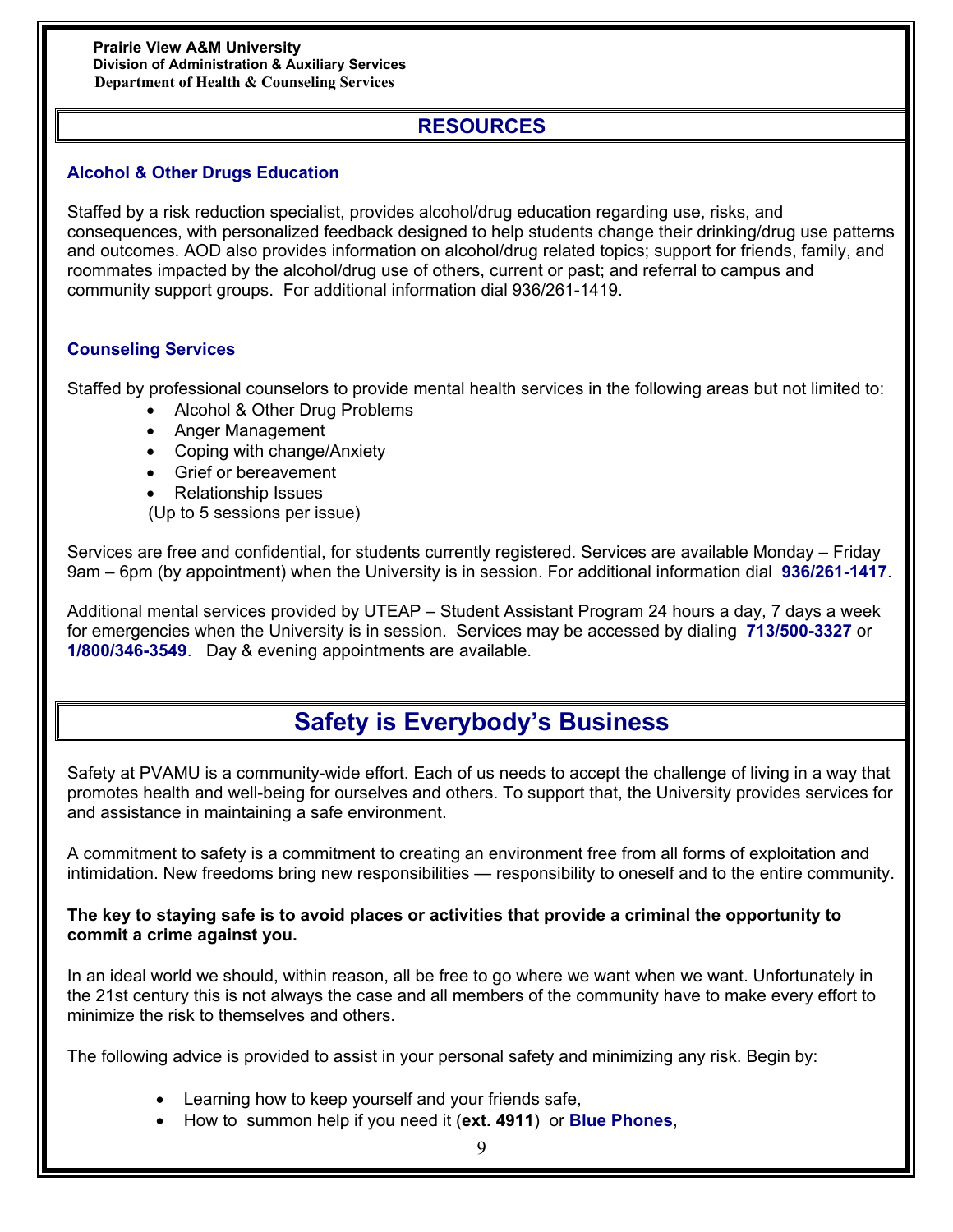• How to report a crime.

The Public Safety Map of Campus pin-points emergency telephones (**BLUE PHONES**) all across campus make a point of knowing where they are. You can get a copy of the map at the Visitor Information Center.

# **For Everyone's Sake, Respect Building Security**

Never prop doors open, and report damaged locks to Public Safety immediately.

**Vulnerability** College students are particularly vulnerable to victimization. Many are living away from home for the first time. New freedoms and peer pressures, coming at an age when sexual impulses are very strong, contribute to this vulnerability.

A tragic result is that sexual assault is the most common violent crime committed on college campuses today. In fact, research suggests that sexual activity may be forced on as many as 25 percent of all college females.

#### **Most of the assaults are committed by someone known to the victim.**

# **Awareness & Risk Reduction**

**Personal Safety** - If you think you are being followed:

• Cross over the road, if you are followed cross back again.

• If you are still concerned go to the nearest public place, a shop, pub or house with lights on and call the police \_\_\_\_\_\_.

• If someone tries to grab your possessions, do not resist. Try to get a good look at them then call the police giving your location, the description and the direction the assailant went off in.

# When out alone at night

- Always try to keep some cash on you in case you need to get a taxi.
- Keep the number of a reliable taxi company with you.
- Always sit behind the driver.

• When the taxi arrives, always check it is the one you have booked and not a un -licensed cab or individual touting for business.

- **If in doubt do not get into a vehicle.**
- Make as much noise as you can by shouting or
- Try to get away as quickly as possible.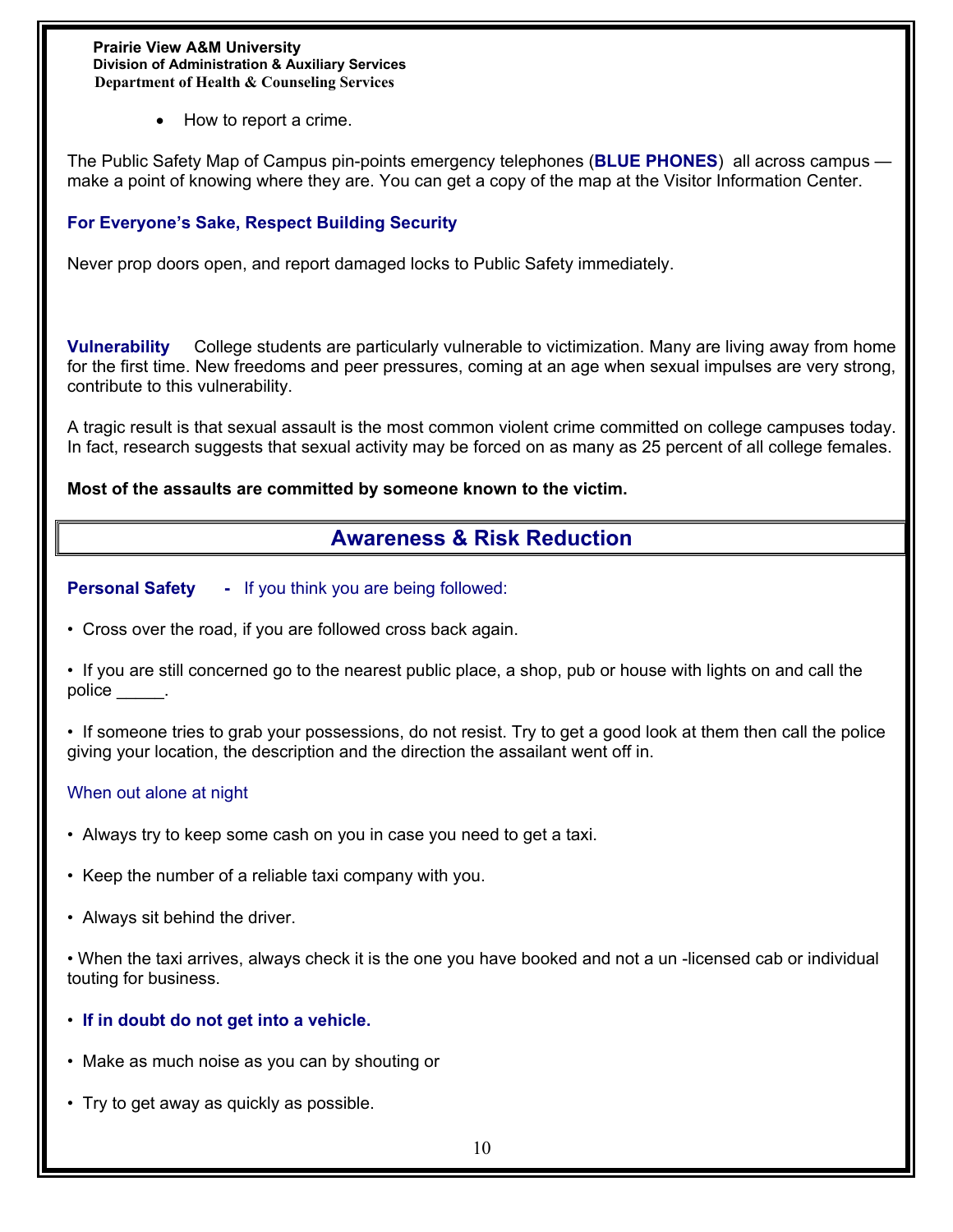• Always call the Police immediately, having retreated to a place of safety. Don't leave it until you have made arrangements to get home or back to your hall of residence safely.

# **PERSONAL SAFETY TIPS**

# At Home

- Lock your doors and windows always whether you are at home or away.
- Do not hide a door key outside.
- Do not let anyone in your home that you do not know or trust.
- Do not give out your phone number to "wrong number" callers.
- Contact area law enforcement if you feel threatened

# Walking & Jogging

- Plan and vary your route.
- Always tell someone where you are going and when you will return.
- Carry your cell phone or know where phones are along the route.
- Carry identification.
- . Wear reflective material if you are going out at night.
- Avoid unpopulated areas.
- Trust your intuition about a person or an area.

# On Campus

- Know where the campus emergency phones are located.
- Never walk alone at night or in secluded areas.
- Call 4911 for campus emergencies.

# Off Campus Housing

- Get to know your neighbors.
- Form agreements to watch each other's homes.
- Know the laws and obey them.
- Don't go to parties alone.
- ! If **you are not 21, you cannot legally consume alcohol**
- Eat before consuming alcohol. Alternate glasses of water with glasses of alcohol.
- ! If you drink, watch your open container. Do not allow anyone to fill your glass.
- Don't leave a party with someone you don't know.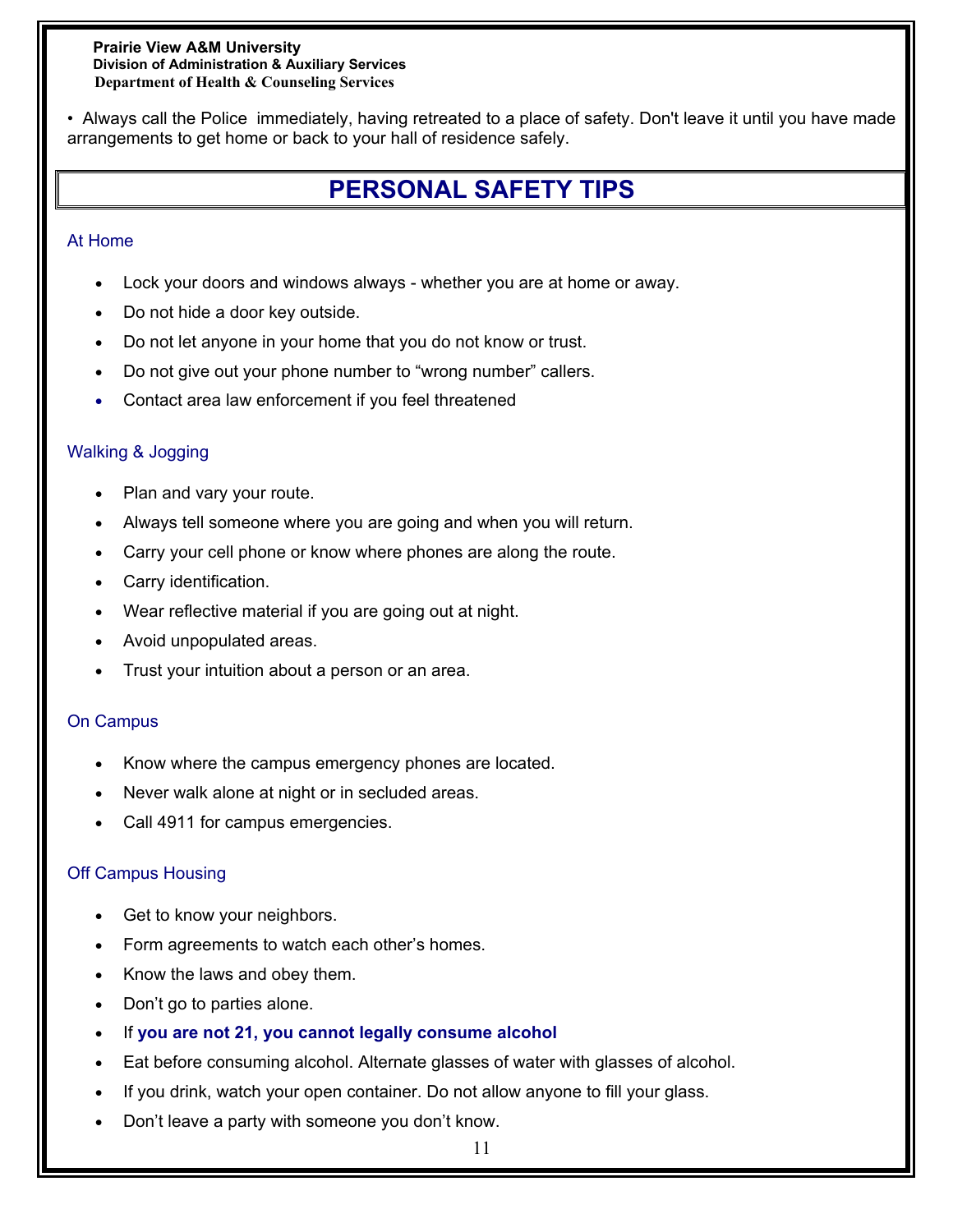# Downtown Houston

- Know where you are going before you leave your house.
- Don't go out alone at night.
- Know what time coffee shops and restaurants close.
- Obey the law.

**When should I seek professional help?** Some people are able to cope effectively with the emotional and physical demands brought about by a natural disaster or other traumatic experience by using their own support systems. It is not unusual, however, to find that serious problems persist and continue to interfere with daily living. For example, some may feel overwhelming nervousness or lingering sadness that adversely affects job performance and interpersonal relationships. Individuals with prolonged reactions that disrupt their daily functioning for more than one month should consult with an experienced mental health professional trained in Critical Incident Stress Management and Post Traumatic Stress.

These professionals work with individuals affected by trauma to help them find constructive ways of dealing with the traumatic impact and Post traumatic Stress Disorder.

**Am I Suffering From Stress And Tension?** Each person handles stress differently. Some people actually seek out situations, which may appear stressful to others. A major life decision, such as changing careers or buying a house, might be overwhelming for some people while others may welcome the change. Some find sitting in traffic too much to take, while others take it in stride.

# *The key is determining your personal tolerance levels for stressful situations.*

Stress can cause physical, emotional, and behavioral changes which can compromise health, vitality, and peace-of-mind, all of which may affect personal and professional relationships. Too much stress can cause relatively minor illnesses like insomnia, backaches, or headaches as well as potentially life-threatening diseases like high blood pressure and heart disease.

#### **Here are questions to identify negative reactions to stress and tension:**

- 1. Do minor problems and disappointments upset you excessively?
- 2. Do the small pleasures of life fail to satisfy you?
- 3. Are you unable to stop thinking of your worries?
- 4. Do you feel inadequate or suffer from self-doubt?
- 5. Are you constantly tired?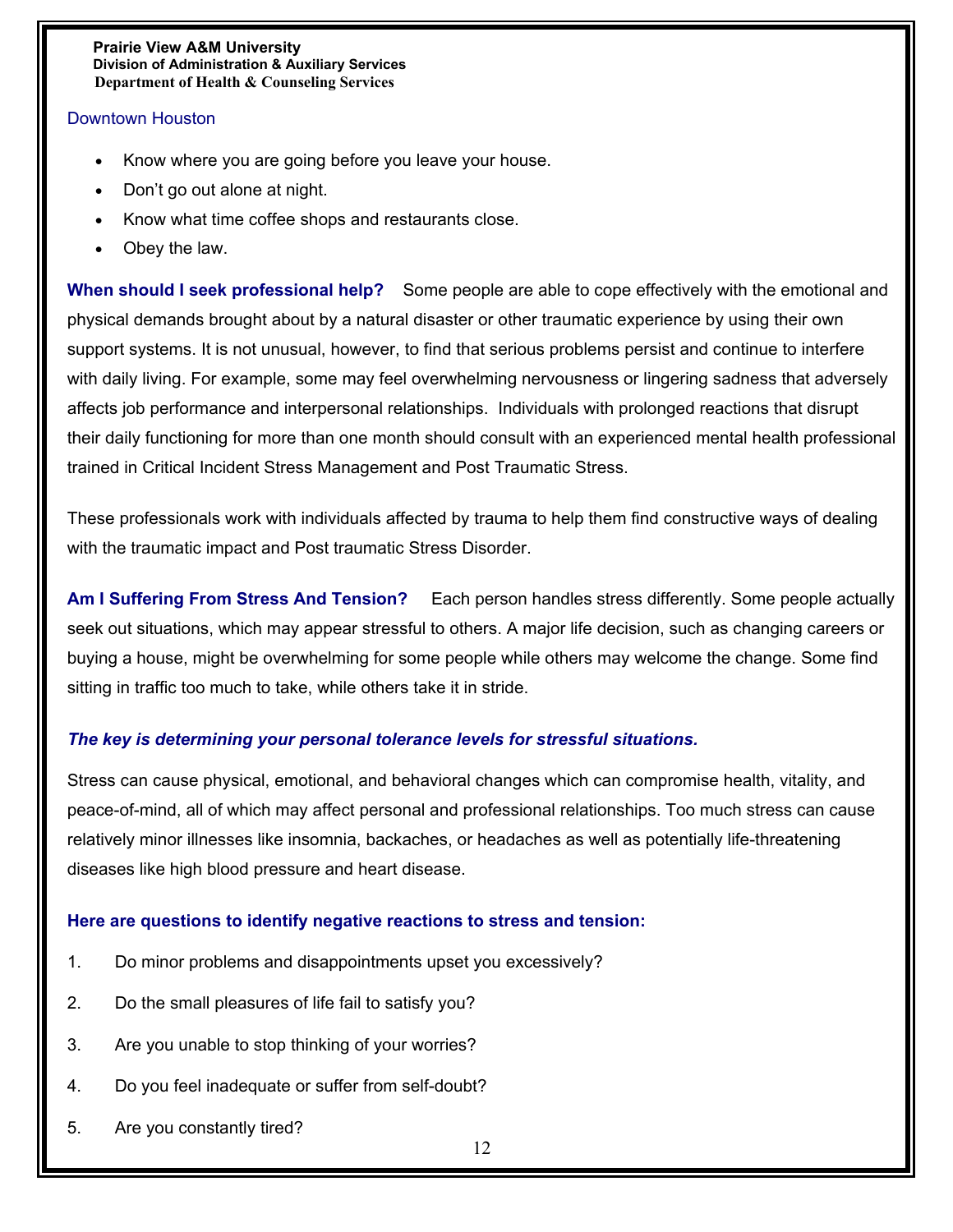- 6. Do you experience flashes of anger over situations which used to not bother you?
- 7. Have you noticed a change in sleeping or eating patterns?
- 8. Do you suffer from chronic pain, headaches, or back aches?

# **If you answered yes to some of these questions, it is likely that you have identified negative reactions to stress and tension and need to make some changes**

**What is the Worse Kind of Stress?** The most harmful form of stress is not just the result of major life crisis, death of a spouse, divorce, loss of a job or critical incidents like those of 9/11/01. While the stress associated with these events is often severe, it is also short-lived and therefore has little time to cause damage to our bodies if they are dealt with appropriately. They can, however, cause an already full load of stress to become over

Far worse, scientists now theorize, are the chronic, uncontrolled low-level tension caused by our responses to the pressures and irritations of everyday life - such as difficulties at work or at home, anger, rejection, interruptions, being late for work, financial anxieties, arguing with a loved one, deadlines.

Each little frustration that occurs throughout the day speeds the heart rate, dilates the pupils and floods the bloodstream with powerful hormones. In the long-term, this uncontrolled low-level tension forces the body to go into overdrive, sapping our energy and damaging our physical and emotional health.

How Can I Take Care Of Myself? The good news is that it is our response to a given situation that determines whether we are feeling "stressed" or not. What's chronically upsetting to you may not irritate your spouse or a co-worker at all. Our response to stress is highly individual. What reduces stress also varies. What is important is that we counter balance and/or replace negative stress situations with positive experiences, at least 2 to 1. In the end, this ratio will determine your overall health quotient.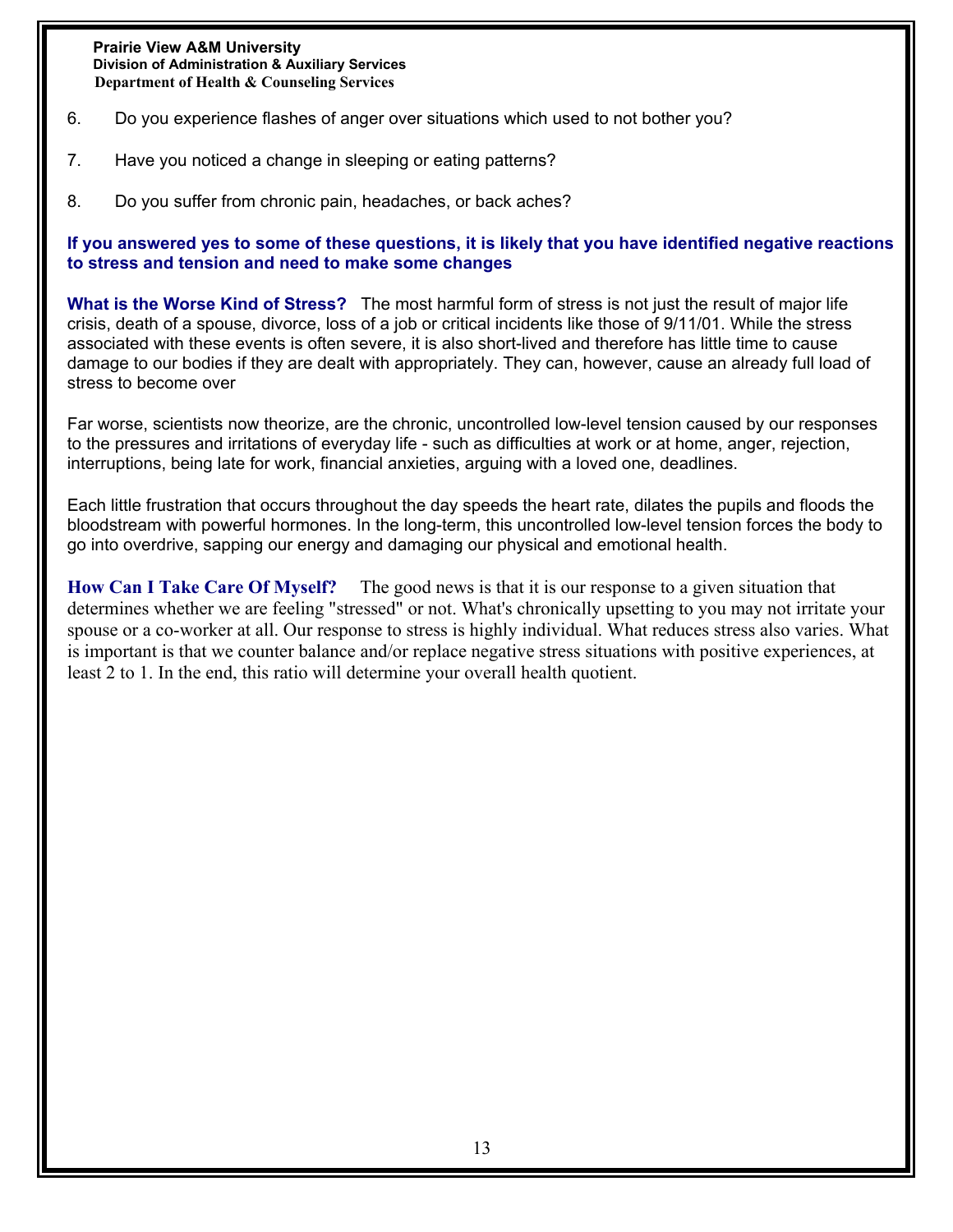# **H**H**elpful Ways to Reduce and Control Stress and Tension**

As you read the following suggestions, remember that success will not come from a halfhearted effort, nor will it come overnight. *To manage stress successfully, you must take control of your situation and make the needed changes to both your responses to stress and your lifestyle.* It will take determination, persistence and time. Some suggestions may help immediately, but if your stress is chronic it may require more attention and/or lifestyle changes. Determine *your* tolerance level for stress and try to live within these limits. Learn to accept or change stressful and tense situations whenever possible.

**Be realistic** -- If you feel overwhelmed by some activities (yours and/or your family's) learn to say *no***!** Eliminate an activity that is not absolutely necessary or ask someone else to help. You may be taking on more responsibility than you can or should handle. If you meet resistance, give reasons why you are making the changes. Be willing to listen to other's suggestions and be ready to negotiate.

**Shed the "superman/woman" urge** -- No one is perfect, so don't expect perfection from yourself or others. *Perfectionism is one of the leading causes of internally induced stress.* Ask yourself: What really needs to be done? How much can I really do? Is the deadline realistic? What adjustments can I make? Don't hesitate to ask for help if you need it.

**Relax** -- Just 10 to 20 minutes of quiet reflection may bring relief from chronic stress as well as increase your tolerance to it. Use the time to listen to music, relax and try to think of pleasant things or nothing at all.

**Visualize** -- Use your imagination and picture how you can manage a stressful situation more successfully. Whether it's a business presentation or moving to a new place, many people feel visual rehearsals boost selfconfidence and enable them to take a more positive approach to a difficult task.

**Take one thing at a time** -- For people under tension or stress, an ordinary workload can sometimes seem unbearable. The best way to cope with this feeling of being overwhelmed is to take one task at a time. Pick one urgent task and work on it. Once you accomplish that task, choose the next one. The positive feeling of "checking off" work is very satisfying. It will motivate you to keep going.

**Exercise** -- Regular exercise is a popular way to relieve stress. Twenty to 30 minutes of physical activity each day benefits both the body and the mind.

**Hobbies** -- Take a break from your worries by doing something you enjoy. Whether your interests include gardening, painting, fishing, etc schedule time to indulge yourself.

**Healthy lifestyle** -- Get regular checkups. *Know the general condition of your vital signs (blood pressure, etc) even if you have no symptoms*. Good nutrition also makes a difference. Limit intake of caffeine and alcohol (alcohol actually disturbs, not helps, regular sleep patterns), get adequate rest, exercise, and *balance work and play.* 

**Share your feelings** -- A phone call to a friend lets you know that you are not the only one having a bad day, dealing with a sick child, or working in a busy office. Stay in touch with friends and family. Let them provide love, support, and guidance. Don't try to cope alone.

**Give in occasionally** -- Be flexible! If you find you are meeting constant opposition in either your personal or professional life, rethink your position or strategy. Arguing only intensifies stressful feelings. If you know you are right, stand your ground, but do so calmly and rationally. Make allowances for other's opinions and be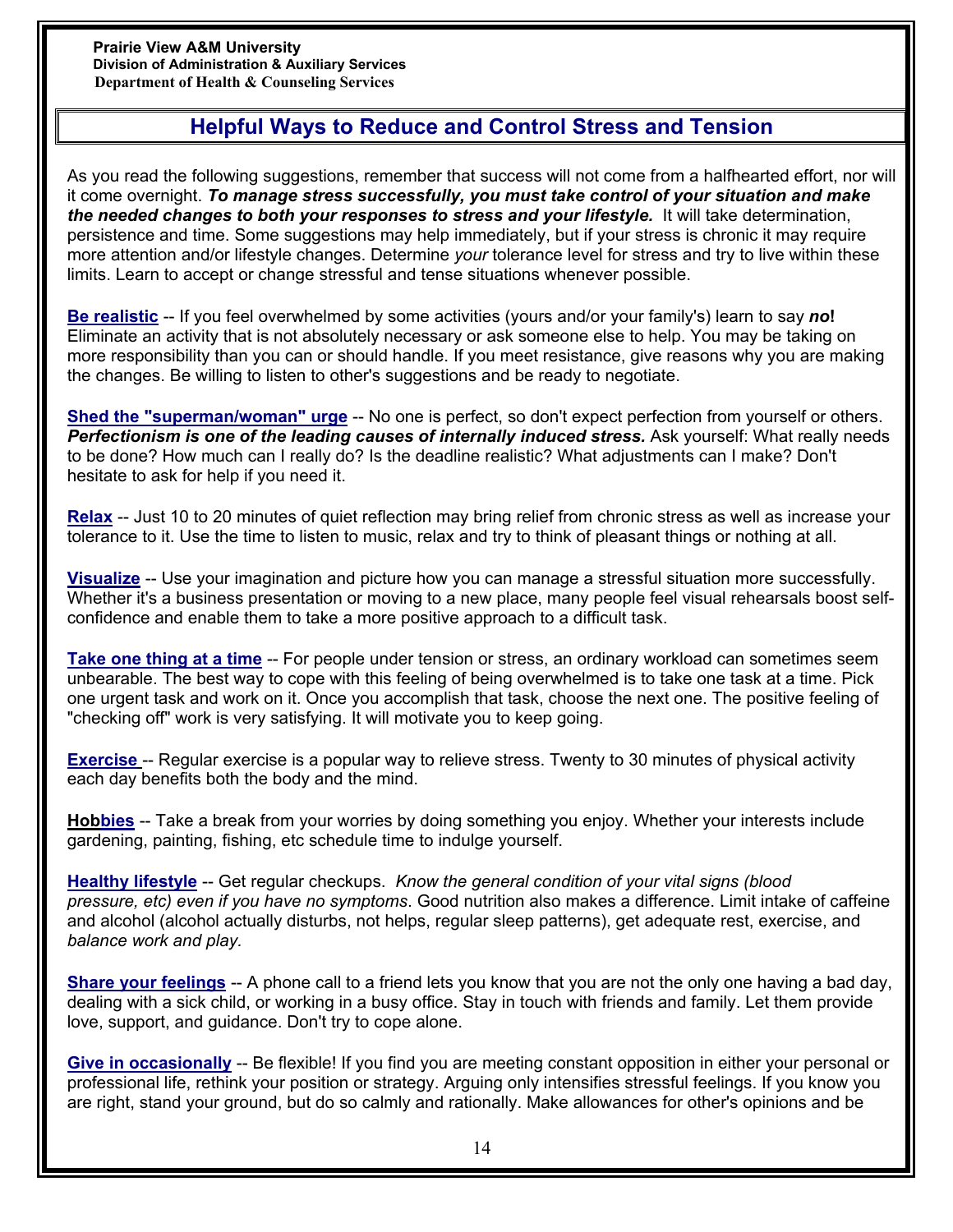prepared to compromise. If you are willing to give in, others may meet you halfway. Not only will you reduce your stress, you may find better solutions to your problems.

**Go easy with criticism** -- You may expect too much of yourself and others. Try not to feel frustrated, let down, disappointed, even "trapped" when another person does not measure up. The "other person" may be a wife, a husband, or child whom you are trying to change to suit yourself. Remember, everyone is unique, and has his or her own virtues, shortcomings, and right to develop as an individual.

**Deal with problems promptly** -- Don't let things build up until they become a crisis. Whenever possible, resolve family, financial and legal issues before you go off to work. Having too much on your mind will affect your ability to concentrate on your job and make you more accident /mistake prone.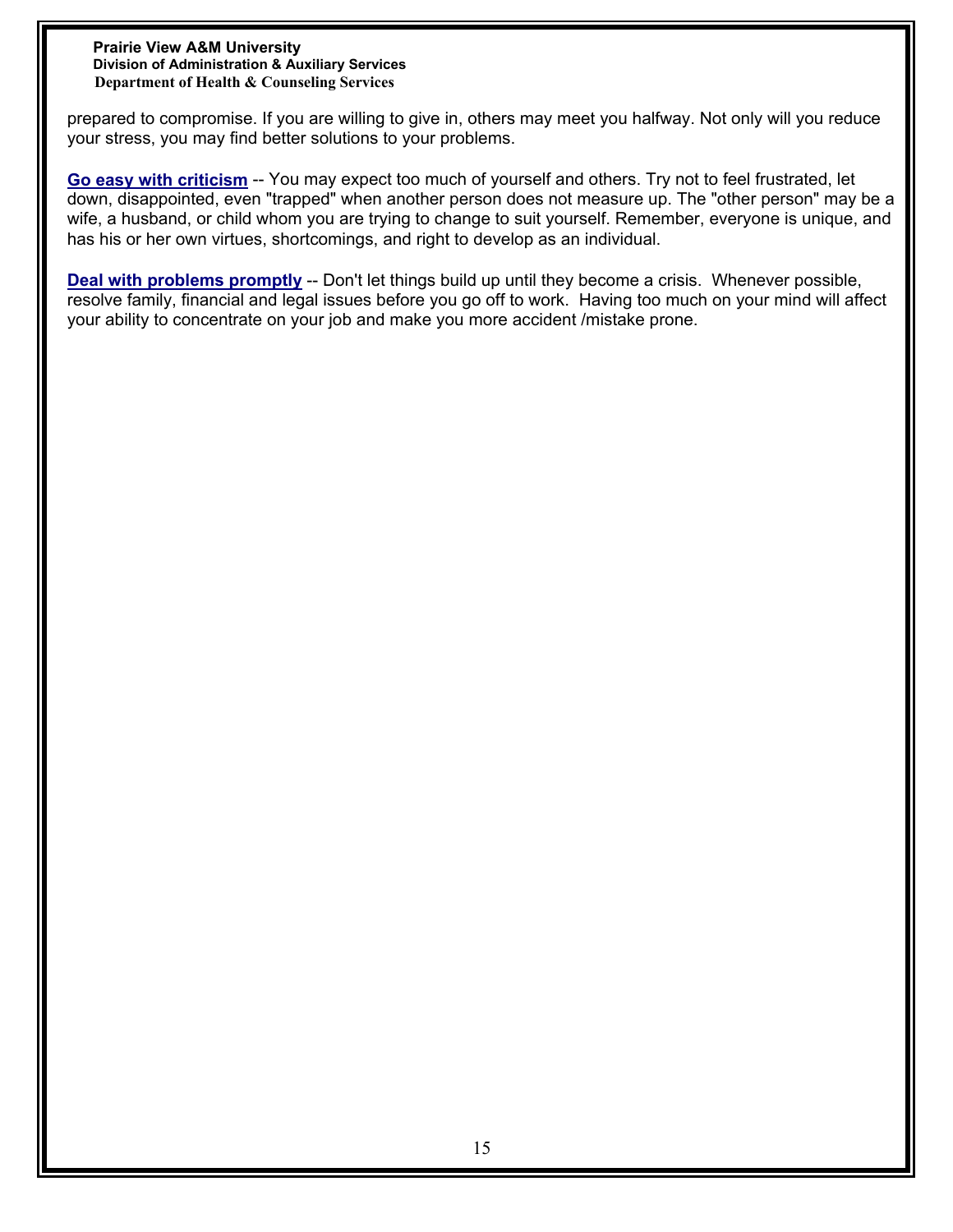# **SPECIFICS FROM: STUDENT COUNSELING SERVICES**

Many students attending the University experience emotional and psychological difficulties that may go unnoticed or ignored. Frequently, students perceive faculty and stuff as their primary source of advice and support. This guidance is tendered to assist faculty and staff in dealing with students in distress. Please take a few minutes to acquaint yourself with this important guide.

Students encounter stress for a variety of reasons during the time they attend the University. Academics, family problems, social situations, work, and financial problems are just some of the sources of stress. While most students cope successfully with demands of college life, for some the pressures become overwhelming and unmanageable.

The inability to cope effectively with emotional stress poses a serious threat to a student's overall functioning. The expression of interest and concern by a faculty or staff member may be a critical factor in helping a struggling student re-establishes the emotional equilibrium necessary for success at Prairie View A&M University.

Your willingness to respond to students in distress will undoubtedly be influenced by your personal style and your particular beliefs about the limits of responsibility for helping students mature, both emotionally and intellectually. Some students may be more open to assistance than others. In addition, factors such as class size or the depth of your relationship with the student may also have a substantial effect on the type of interactions you have. It's important to be realistic about what you can offer when making a decision about how you can help a student.

# **How You Can Help Students in Distress**

We hope this information will not only assist you in assessing the severity of a student's personal problems, but will also give you some specific ideas about what to do when dealing with a student who appears to be distressed.

There is a difference between students who are in serious mental health crisis and those who are suffering from lower levels of stress. Understanding the difference will help you respond appropriately to the situation.

# **Students in a Serious Mental Health Crisis**

A crisis is a situation in which an individual's usual style of coping is no longer effective, and the emotional or physiological response begins to escalate. As emotions intensify, coping becomes less effective, until the person may become disoriented, non-functional, or attempt harm. If a student is in a serious mental health crisis, you might see or hear the following:

- Suicidal statements or suicide attempts
- ! Homicidal threats, written or verbal, or attempted homicide or assault
- Destruction of property or other criminal acts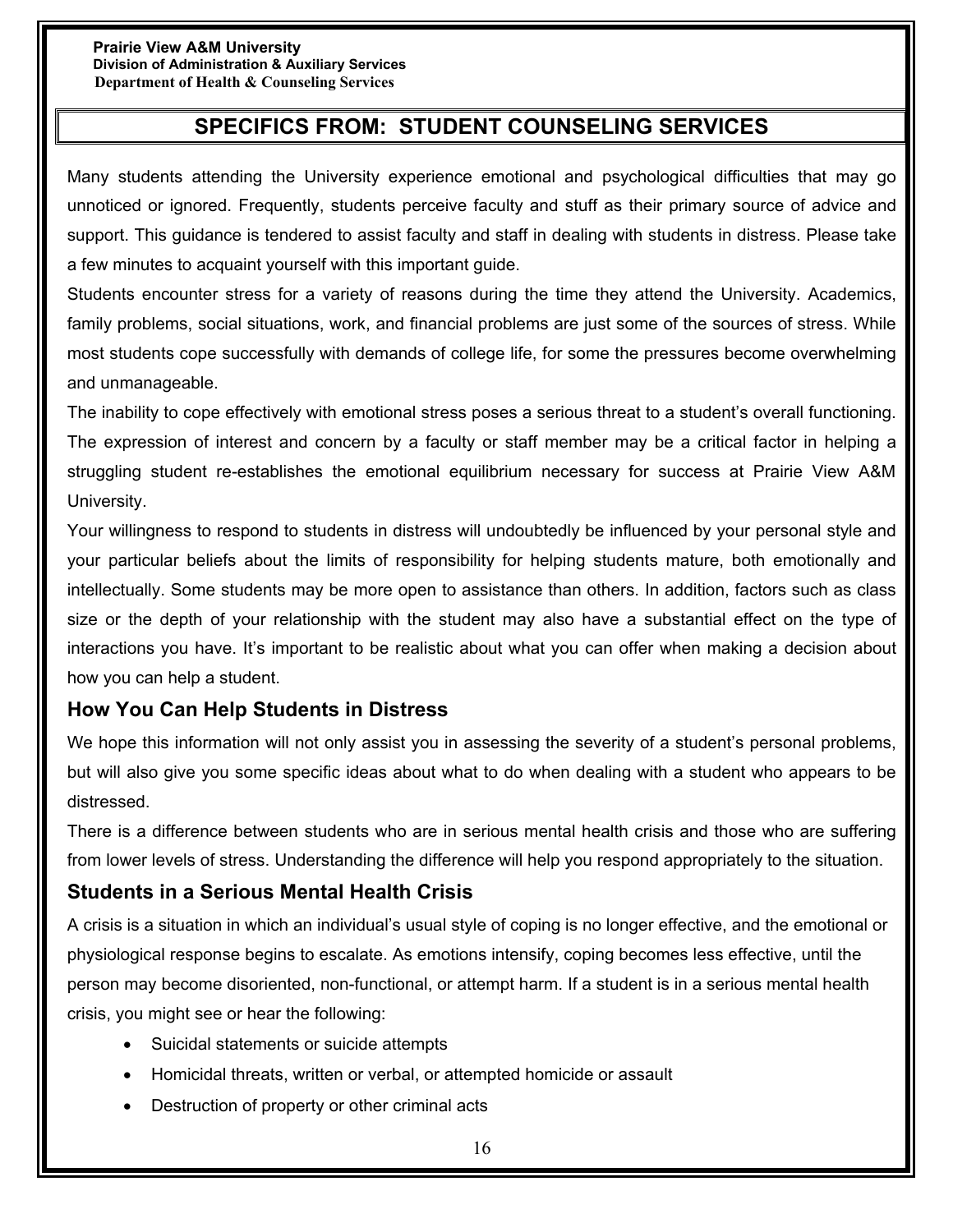- Extreme anxiety resulting in panic reactions
- Inability to communicate ( e.g. , garbled or slurred speech, disjointed thoughts)
- Loss of contact with reality (e.g., seeing or hearing things that aren't there, expressing beliefs or actions at odds with reality)
- Highly disruptive behavior ( e.g., hostility, aggression, violence)

# **What to Do When You Suspect a Serious Crisis**

If you believe there may be imminent danger of harm to a student or someone else, as evidenced by several of these crisis symptoms, immediately call the Campus Security (DPS) 936-261-1375 or (4911) or the local law enforcement agency (911) \***off main campus**\*

# **Students in Stress**

At one time or another, everyone feels depressed or upset. However, there are warning signs for stress, which, when present over time, suggest that the problems a student is dealing with may be a cause for concern. In these circumstances, you might see or hear the following:

- Uncharacteristic changes in academic performance
- Uncharacteristic changes in attendance at class or meetings
- Depressed or lethargic mood
- Hyperactivity and/or rapid speech
- Social withdrawal
- ! Marked change in personnel dress, hygiene, eating and/or sleeping routines
- Repeatedly falling asleep in class
- ! Request for special consideration, especially if the student is uncomfortable talking about circumstances prompting the request.
- New or recurrent behavior that pushes the limits of decorum and that interferes with the effective management of your class, work team, etc.
- Unusual or exaggerated emotional response to events

# **What You Can Do for a Student in Stress**

If you choose to approach a student with whom you are concerned or if a student seeks your assistance, here are some suggestions which might be helpful:

! **Talk to the Student** in private when both of you have time and are not rushed or preoccupied. Give the student your undivided attention. It is possible that just a few minutes of effective listening on your part may be enough to help the student feel comfortable about what to do next.